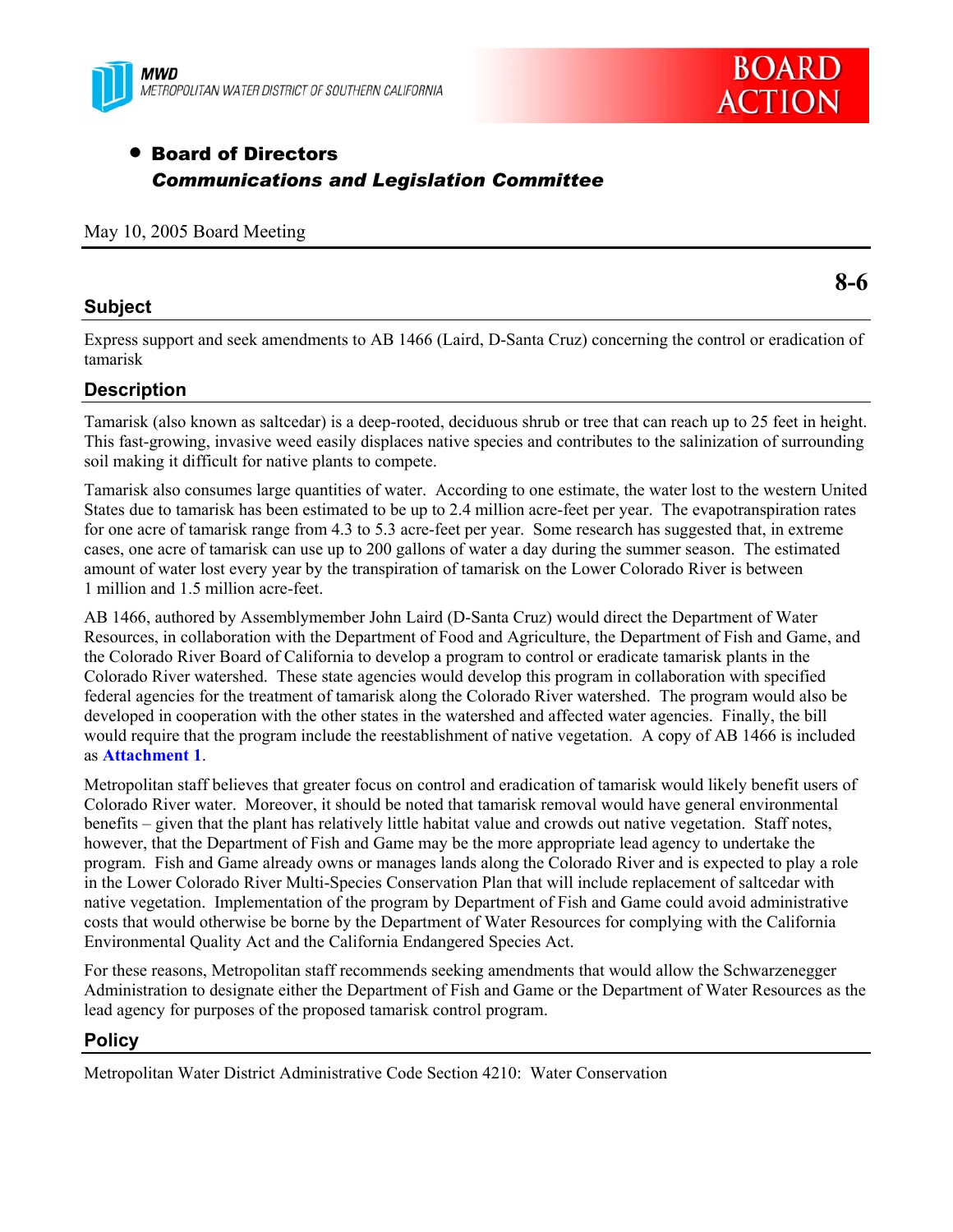## **California Environmental Quality Act (CEQA)**

#### CEQA determination for Option #1:

The proposed action is not defined as a project under CEQA because it involves continuing administrative activities, such as general policy and procedure making (Section 15378(b)(2) of the State CEQA Guidelines). In addition, where it can be seen with certainty that there is no possibility that the proposed action in question may have a significant effect on the environment, the proposed action is not subject to CEQA (Section 15061(b)(3) of the State CEQA Guidelines).

The CEQA determination is: Determine that the proposed action is not subject to CEQA pursuant to Sections 15378(b)(2) and 15061(b)(3) of the State CEQA Guidelines.

CEQA determination for Option #2:

None required

## **Board Options/Fiscal Impacts**

#### **Option #1**

Adopt the CEQA determination and support AB 1466 and seek amendments as noted above. **Fiscal Impact:** None

#### **Option #2**

Take no position on AB 1466. **Fiscal Impact:** None

**Attachment 1 – Assembly Bill No. 1466** 

## **Staff Recommendation**

Option #1

BLA #3688

ttephen M. Arafauce 4/28/2005

*Stephen N. Arakawa Manager, Water Resource Management* 

4/28/2005

*Dennis B. Underwood CEO/General Manager* 

*Date*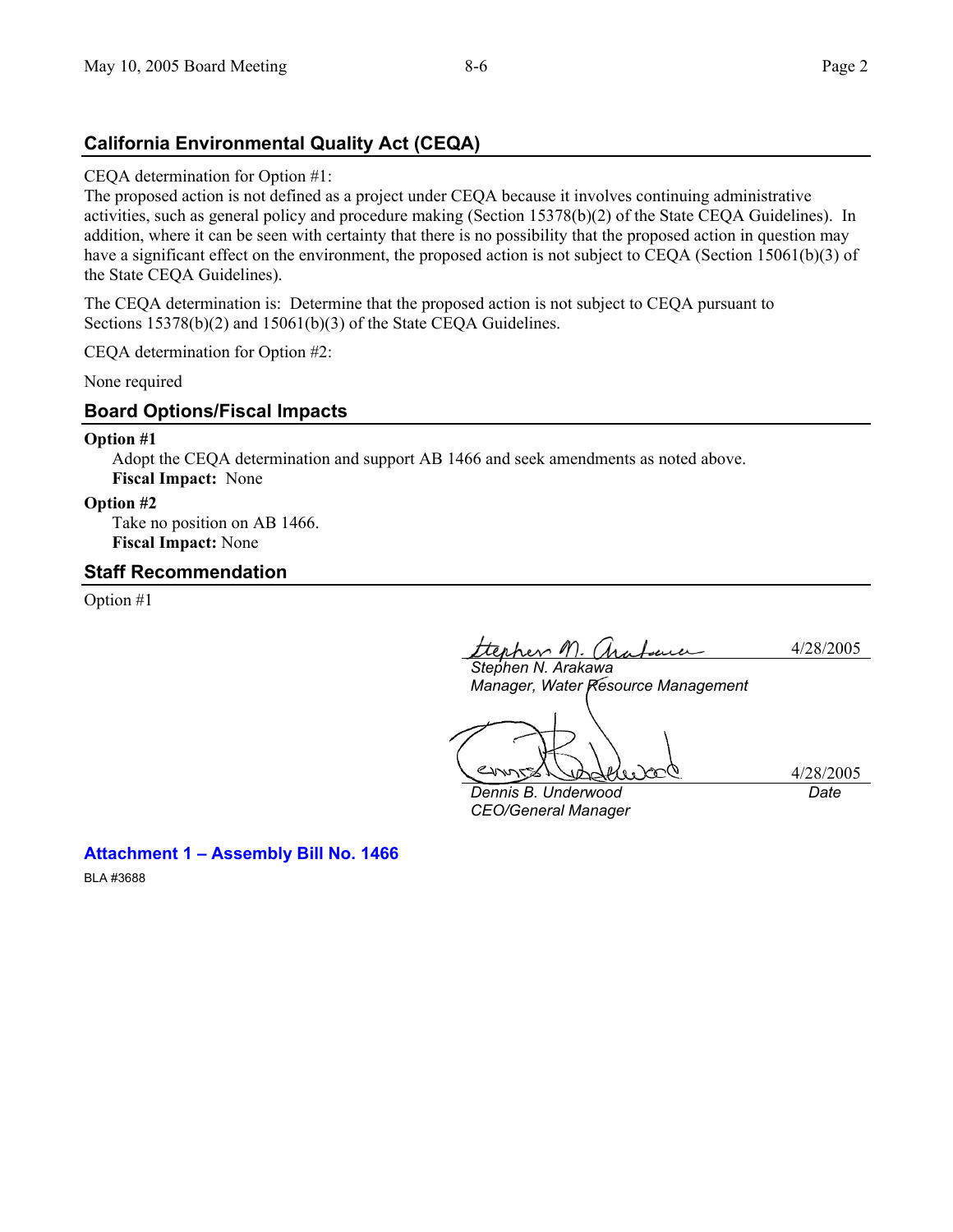#### AMENDED IN ASSEMBLY APRIL 21, 2005

california legislature—2005–06 regular session

## **ASSEMBLY BILL No. 1466**

**Introduced by Assembly Member Laird** (Coauthors: Senators Battin and Ducheny)

February 22, 2005

An act to add Part 11 (commencing with Section 12999) to Division 6 of the Water Code, relating to water.

legislative counsel's digest

AB 1466, as amended, Laird. Tamarisk plant control.

Existing law grants to the Department of Water Resources various duties relating to the supervision of the state's water resources.

This bill would require the department*, in collaboration with other entities*, to undertake *develop* a program to control or eradicate tamarisk plants in the Colorado River watershed.

Vote:  $\Box$  majority. Appropriation:  $\Box$  no. Fiscal committee:  $\Box$  yes. State $\Box$ mandated ocal program:  $\Box$  no.

*The people of the State of California do enact as follows:*

1 2 SECTION 1.The Legislature finds and declares all of the following:

3 (a)Tamarisk is a small tree or large shrub that was imported

4 5 from Eastern Europe in the 1800s for use as windbreaks and erosion control.

6  $(b)$  Tamarisk is spreading across the West, including covering

7 8 hundreds of thousands of acres in the Colorado River Basin, almost entirely along waterways.

 $\Box$ 

98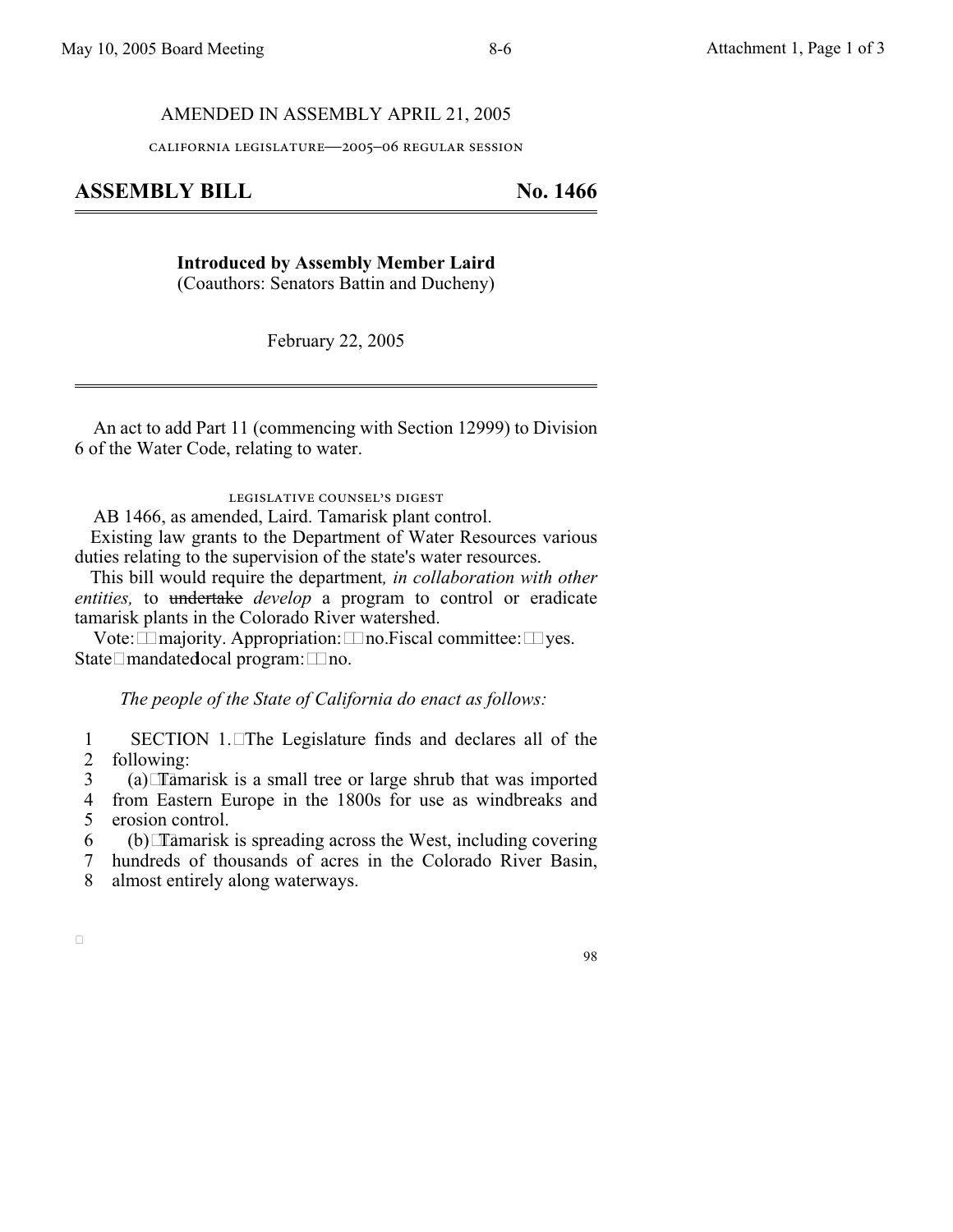**AB 1466 — 2 —**

1 2 3 4 5 tamarisk on a per $\square$ acre basis, takes up and evaporates 6 7 8 9 10 11 12 13 14 15 16 17 18 19 20 21 22 23 24 25 26 27 28 29 30 31 32 33 34 35 36 37 38 39 40  $(c)$ Tamarisk easily out $\Box$ competes native habitat, such as willows and cottonwoods, and has very little habitat value compared to native vegetation. (d)Because of its delicate and expansive leaf structure, substantially more water than native vegetation.  $(e)$  Colorado River flows have been very low for the last six years because of increasing human uses and very  $\Box$  low rainfall, and because tamarisk is taking up significantly more water than the native vegetation that it replaces.  $(f)$ If low river flows continue, dwindling reservoir storage will be insufficient to continue historical levels of diversions and diversions will have to be curtailed, with substantial impacts to the economies of the seven states in the Colorado River watershed.  $(g)$  Controlling tamarisk entails a large and costly task, but if it is not undertaken, there will be significant economic and environmental consequences for California and the other basin states. SEC. 2. Part 11 (commencing with Section 12999) is added to Division 6 of the Water Code, to read: PART 11. TAMARISK PLANT CONTROL 12999. The department shall undertake a program to control or eradicate tamarisk plants in the Colorado River watershed. The program shall include the reestablishment of native vegetation. The program shall be undertaken in cooperation with the other states in the watershed, affected water agencies, and the federal government. *12999. The Department of Water Resources, in collaboration with the Department of Food and Agriculture, the Department of Fish and Game, and the Colorado River Board of California, shall develop a program to control or eradicate tamarisk plants in the Colorado River watershed. These state agencies shall develop this program in collaboration with federal agencies, including, but not limited to, the United States Bureau of Reclamation and the United States Bureau of Land Management, for the treatment of tamarisk along the Colorado River watershed. This program shall also be developed in cooperation*

98